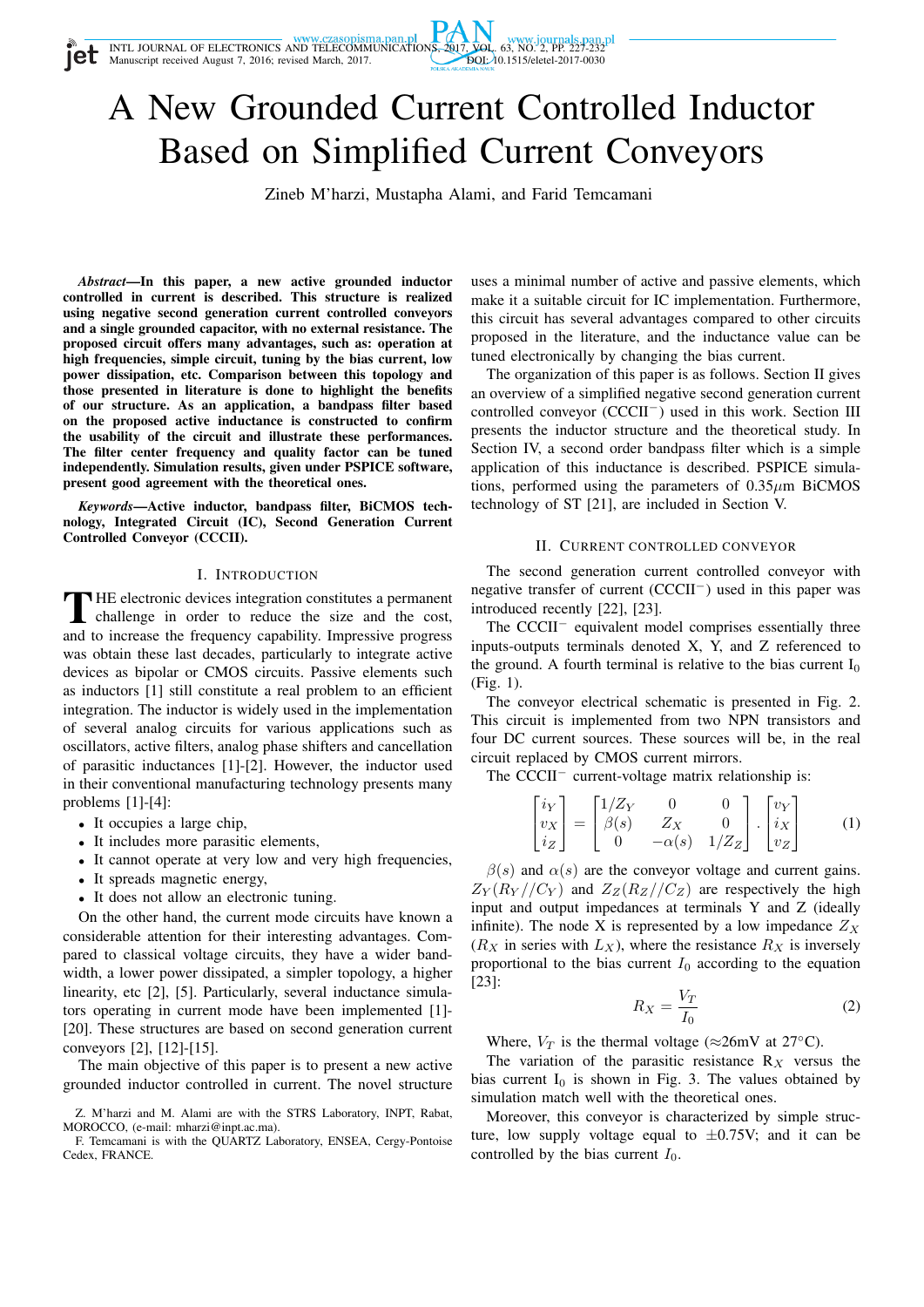



www.czasopisma.pan.pl

Fig. 1. CCCII<sup>−</sup> equivalent model with all parasitic elements



Fig. 2. CCCII<sup>−</sup> electrical schematic

Furthermore, the minimum number of active elements used leads to a small silicon area, a low power consumption and an excellent frequency behavior in comparison with previews proposed solution, which make it an ideal choice for the tuned analog functions in current and voltage modes [22], [23].

## III. CURRENT CONTROLLED INDUCTOR

*A. Circuit description*

The proposed current controlled inductor is shown in Fig. 4. It consists of two CCCII<sup>−</sup> conveyors, buffer cells and a



Fig. 3. Variation of resistance  $R_X$  versus I<sub>0</sub>



Fig. 4. Current controlled inductance circuit

grounded capacitor. This structure uses no external resistor and does not require any condition of components matching. Moreover, the buffer cells, used in the circuit, are added in order to change the second conveyor sign.

Figure. 5 presents the complete schematic of the inductance circuit. When the both conveyors are supposed ideals, the input impedance of the circuit is expressed as:

$$
Z_i = (R_{X1}) // (R_{X2}) // (R_{X1}R_{X2}jC_1\omega)
$$
 (3)

The impedance  $Z_i$  is equivalent to the active inductance  $L_i = R_{X1}R_{X2}C_1$  in parallel with the resistance  $R_i = R_{X1}/R_{X2}$ , where the indexes 1 and 2 refer to the conveyors of Fig. 4.

If the both conveyors have the same bias current ( $I_0 = I_{01}$  =  $I_{02}$ ) and from (2), the equivalent equation of the inductance becomes:

$$
L_i = \left(\frac{V_T}{I_0}\right)^2 C_1 \tag{4}
$$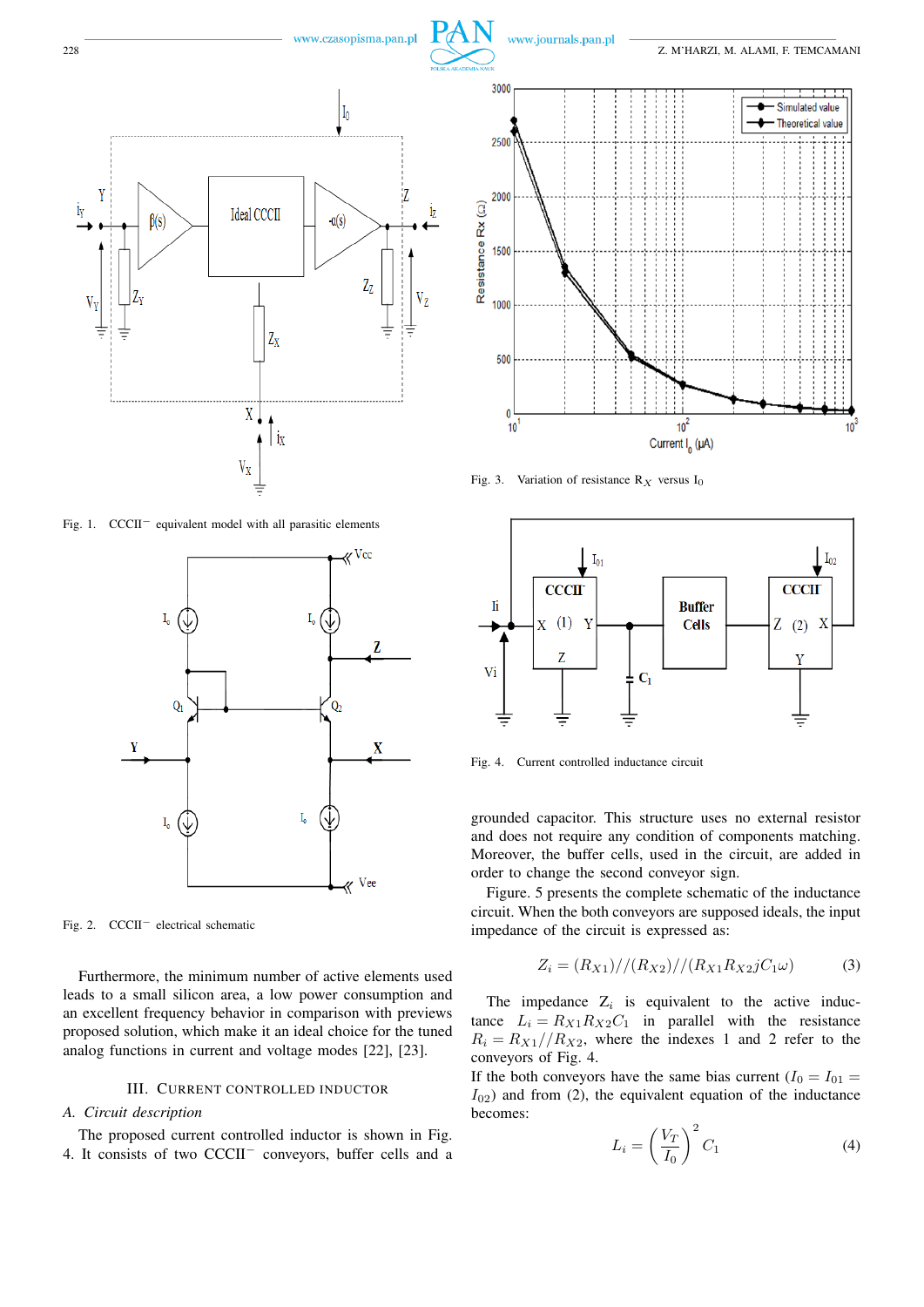

Fig. 5. Current controlled inductance schematic implementation

From this equation, we can clearly conclude that the inductance can be controlled by the bias current of the conveyors  $(I_0).$ 

## *B. Non ideality analysis*

Taking into account all the parasitic elements of the conveyors (Fig. 1), the non-ideal input impedance of the inductor circuit (Fig. 4) becomes, where  $s = j\omega$ :

$$
Z_i = (R_{X1} + L_{X1}s) // (R_{X2} + L_{X2}s) // Z_{eq}
$$
 (5)

With:

$$
Z_{eq} = \frac{(R_{X1} + L_{X1}s) // (R_{X2} + L_{X2}s)}{\beta_1(s)\alpha_2(s)} \cdot \frac{1 + R_P C_P s}{R_P}
$$
(6)

The  $R_P$  ( $R_{Y1}/R_{Z2}$ ) and  $C_P$  ( $C_{Y1} + C_{Z2} + C_1$ ) are respectively the equivalent parasitics resistor and capacitor of the conveyors at  $Y_1$  and  $Z_2$ , which appear in parallel with the capacitor  $C_1$ .

Moreover, the impedance  $Z_{eq}$  is composed of the inductance  $L_i$  in series with a parasitic resistance  $r_s$ :

$$
r_s = \frac{R_{X1}R_{X2}}{R_P} \tag{7}
$$

Figure 6 shows the equivalent diagram of the impedance  $Z_i$ , taking into account the parasitic elements of the conveyors.

## *C. Comparison with literature*

The proposed grounded simulated inductor is compared with previously published structures.

The majority of the recent inductor presented in the literature [2]-[6], [8], [10], [14]-[20] are electronically voltage or current tunable, and do not require matching conditions.



Fig. 6. Equivalent diagram of  $Z_i$ 

Moreover, some of them use commercially available devices such as AD844 [2], [6], [19], and the others use other active components, like:

- Second generation current conveyors (CCIIs) [2], [14], [15],
- Fully differential second generation current conveyor (FDCCII) [4],
- Third generation current conveyor (CCIII) [5],
- Negative-type modified inverting current conveyors (MICCI<sup>−</sup>s, MICCII<sup>−</sup>s) [3], [20],
- Current feedback operational amplifier (CFOA) [6], [18],
- Voltage differencing differential input buffered amplifiers (VD-DIBA) [8],
- Dual X second generation current conveyor (DXCCII) [16], [19],
- Current Amplifier [17],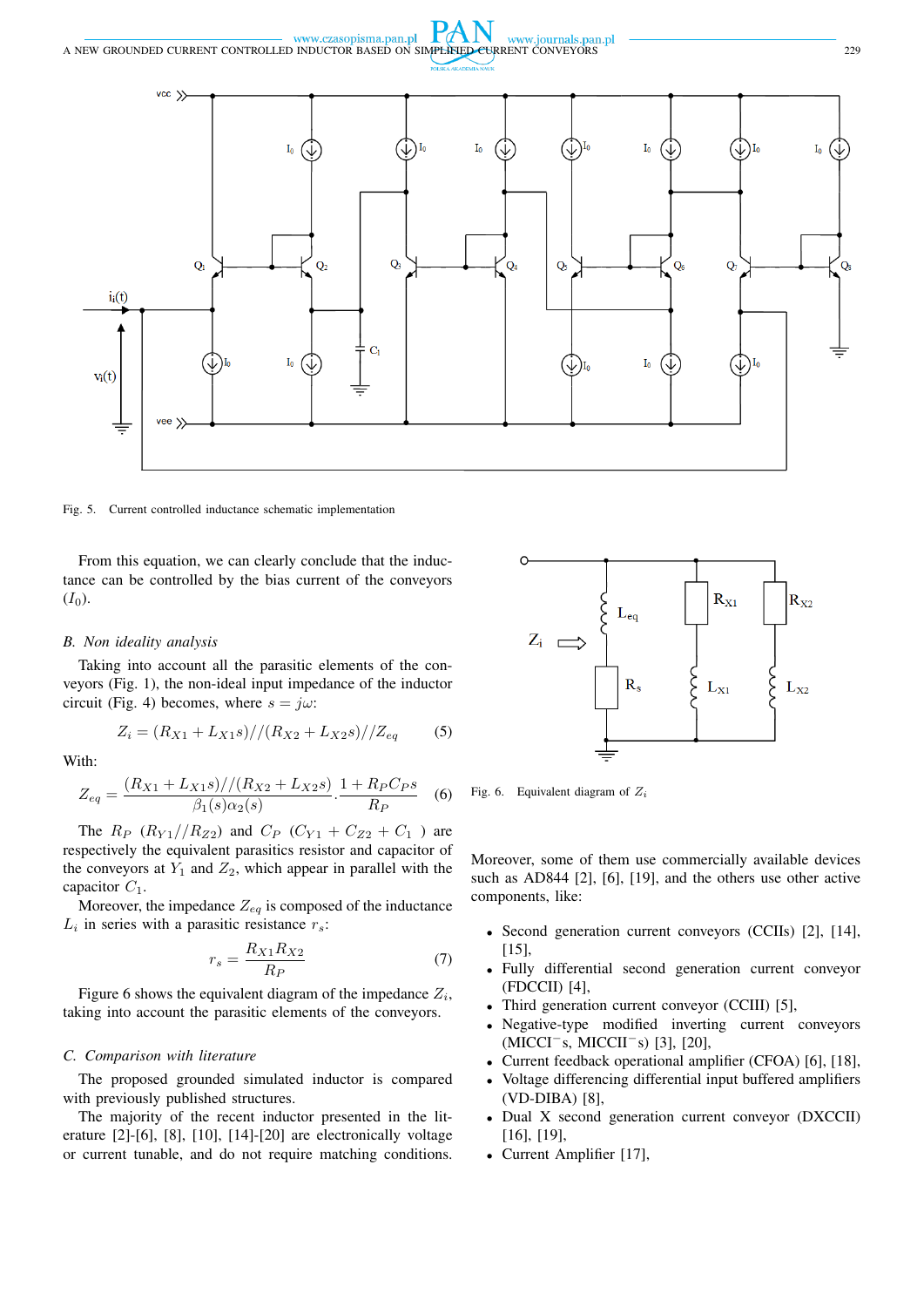

Fig. 7. Current mode second order bandpass filter

• Current differencing transconductance amplifiers (CD-TAs) [11].

Nevertheless, these structures suffer from many problems:

- Use of a large number of passive elements [2]-[6], [14], [16], [18]-[20],
- Use of many active elements which affect the power consumption and the area of the circuits [4], [8], [10], [14], [16], [17], [20],
- Use of floating passive components which is not suitable for the integrated circuit implementation point of view [3], [5], [6], [14], [16], [18]-[20],
- Use of PNP transistors which affect the circuit frequency performance [5], [15].

Whereas, the proposed grounded inductance has much more advantages as these structures presented in literature. It has a simpler structure thanks to the simplified current controlled conveyor topology. It uses only a single grounded capacitor with no floating components, which allows it to have a small area, low power consumption and a high frequency performance. In addition, our structure can be controlled in current. With these features, the proposed inductor is an attractive element for many applications.

# IV. SECOND ORDER BANDPASS FILTER

To evaluate the performance of the proposed inductance, a current mode second order bandpass filter is presented (Fig. 7).

The filter transfer function is given by:

$$
H(s) = \frac{I_o}{I_i}(s) = \frac{-R_{X1}C_1s}{1 + (R_{X1} + R_{X2})C_1s + R_{X1}R_{X2}C_1C_2s^2}
$$
 (8)

The filter characteristic parameters can be written as:

$$
\omega_0 = \sqrt{\frac{1}{R_{X1}R_{X2}C_1C_2}}
$$
\n(9)

$$
Q = \frac{\sqrt{R_{X1}R_{X2}}}{R_{X1} + R_{X2}} \sqrt{\frac{C_2}{C_1}}
$$
 (10)

$$
H_0 = \frac{R_{X1}}{R_{X1} + R_{X2}}\tag{11}
$$

Where:  $f_0 = \omega_0/2\Pi$  is the filter center frequency, Q denote the quality factor and  $H_0$  represents the gain.

Note that in calculation, we need to take into account the parasitic capacitances that appear in parallel with  $C_1$ .

When both conveyors are assumed to be identical, we have:

$$
\omega_0 = \frac{1}{R_X \sqrt{C_1 C_2}}\tag{12}
$$

$$
Q = \frac{1}{2} \cdot \sqrt{\frac{C_2}{C_1}}\tag{13}
$$

$$
H_0 = \frac{1}{2} \tag{14}
$$

From these equations, we can see that the quality factor  $Q$  is independent of the resistance  $R_X$ , which is inversely propositional to the bias current  $I_0$ . In opposite, the center frequency  $f_0$  depends on the resistance  $R_X$  and can be controlled by varying the current  $I_0$ . Moreover, the filter center frequency and quality factor can be tuned independently of each other, which means that we can have high  $Q$  and  $f_0$  at the same time.

## V. SIMULATION RESULTS AND DISCUSSION

Simulation results of the various circuits presented in this paper have been obtained using PSPICE software with the parameters of  $0.35\mu$ m BiCMOS technology from ST [21], and the circuits are supplied with  $\pm 0.75V$ .

#### *A. Current controlled inductor*

The proposed inductor structure is simulated for an equal bias current for the both conveyors  $I_{01} = I_{02} = I_0 = 100\mu\text{A}$ and the capacitance equal to  $C_1 = 10pF$ .

The magnitude and the phase of the input impedance are represented in Fig. 8. In this figure, we compare simulated results obtained with the global electrical circuit (Fig. 5), and the ideal results obtained with its equivalent circuit (Fig. 6). The both magnitude curves are in perfect agreement for frequencies between 200KHz and 20MHz, and for the other frequencies the difference is less than 10%. For the phase figure, both curves are almost identical up to frequencies of the order of 20MHz.

In addition, the values of the inductance and the series resistance found by simulation (Fig. 9) are in good agreement with theoretical ones calculated from (4) and (7). They are respectively equal to  $0.77\mu$ H and  $1.5\Omega$  for simulated values, against  $0.74\mu$ H and  $1.7\Omega$  for the theoretical ones. Figure 10 shows the theoretical and the simulated evolutions of the inductance as a function of the bias current  $I_0 = I_{01} = I_{02}$ . It is clear that the simulated values are well correlated with theoretical ones. Therefore, this result confirms that, the inductance values can be tuned by changing the bias current of the conveyors. Moreover, the power consumption of this circuit is equal to 1.13mW.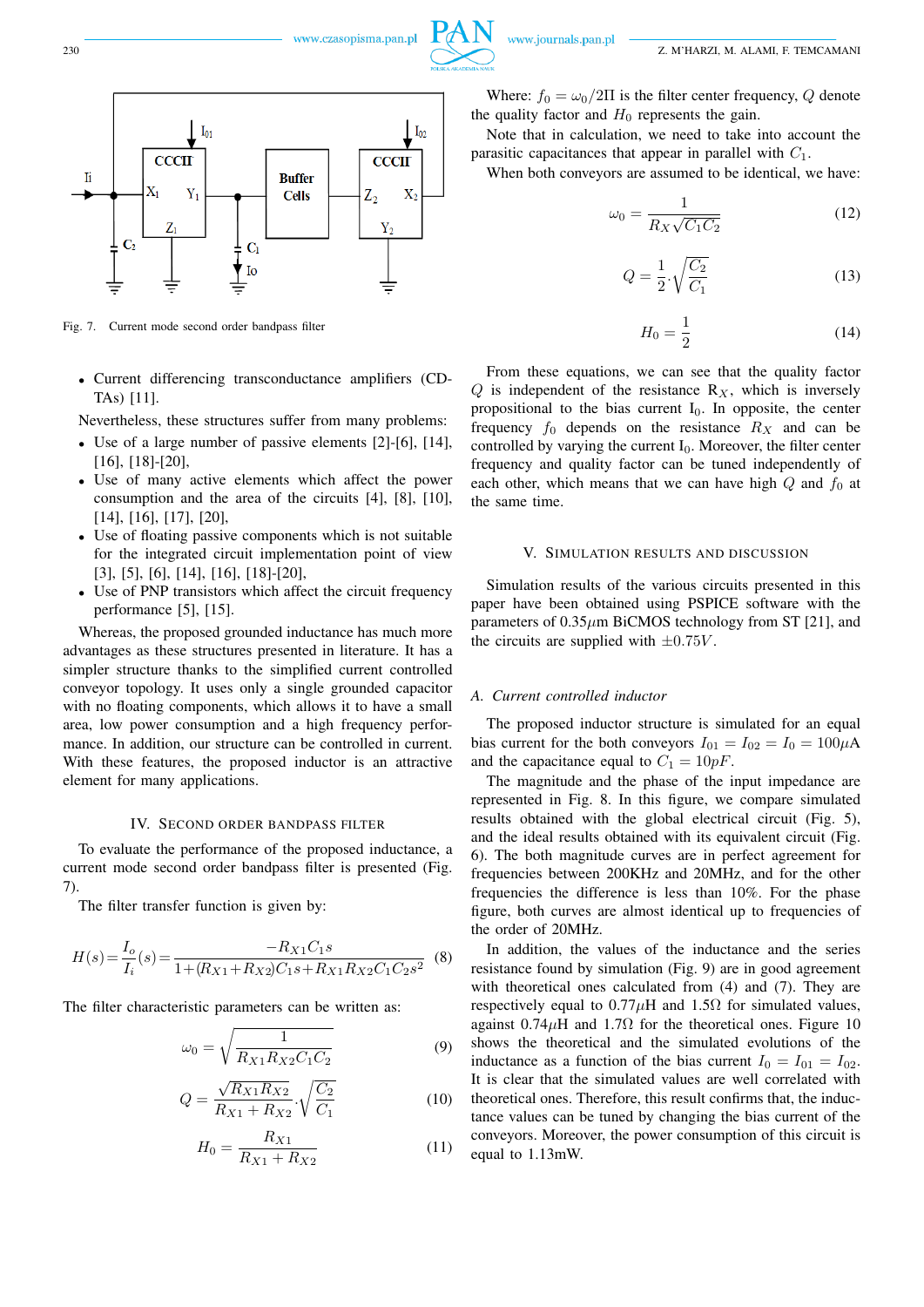$P\mathcal{A}$ www.czasopisma.pan.pl www.journals.pan.pl A NEW GROUNDED CURRENT CONTROLLED INDUCTOR BASED ON SIMPLIFIED CURRENT CONVEYORS 231



Fig. 8. Input impedance of the grounded inductor circuit (a) Magnitude (b) Phase  $(a)$  Magnitude

TABLE I FILTER CHARACTERISTICS

| Parameter         | Simulated results |
|-------------------|-------------------|
|                   | 17.6 MHz          |
|                   | 2.5               |
|                   | 0.53              |
| Power consumption | $1.13$ mW         |



Fig. 9. Real and imaginary parts of the simulated inductance



Fig. 10. Evolution of the inductance simulated and theoretical values as a function of bias current  $I_0 = I_{01} = I_{02}$ 

## *B. Current mode bandpass filter*

To validate the theoretical analysis, we simulated the second order bandpass filter (Fig. 7) under the following conditions  $I_0 = 100 \mu A$ ,  $C_1 = 8pF$  and  $C_2 = 130pF$ . The main characteristics of this filter are summarized in Table I.

Figure 11 shows the simulated values of the bandpass filter for different values of  $I_0$ . The center frequencies of the filter are 17.6MHz, 35MHz, 52.24MHz and 69.4MHz, respectively